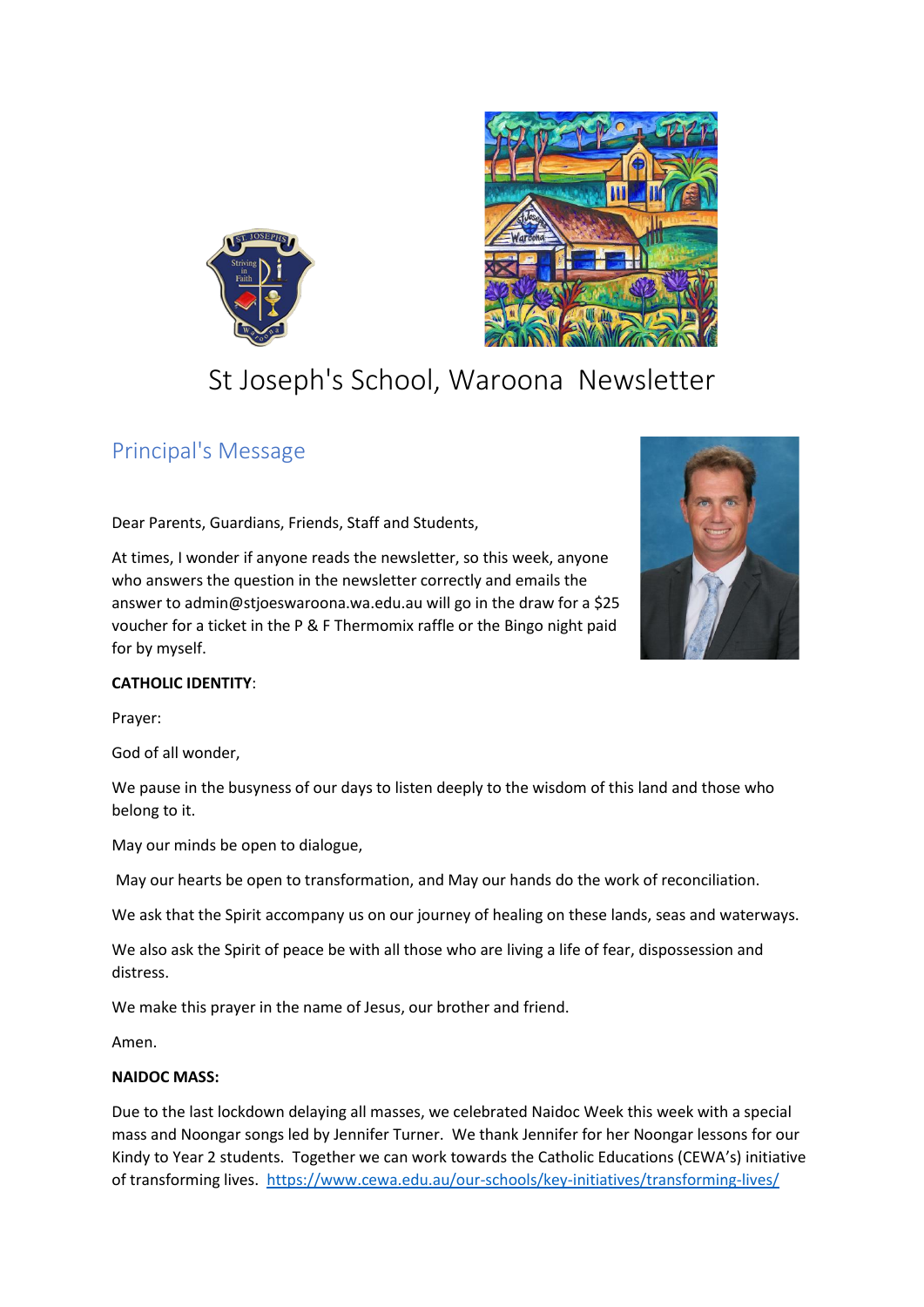#### **Pupil Free Day: Friday 20th August 2021**

Our staff will be at a retreat at St Penola by the Sea, learning about the Catholic Missions and helping to bring our school mission alive. CEWA's vision of a Christ-centred and child-focused community of engaged learning environment, inspiring all to actively live the Gospel, links directly to our school mission and purpose.

#### **Community:**

#### **Holy Communion:**

Many of our students have commenced their journey to Jesus, preparing for First Holy Communion as part of St Patrick's Parish sacramental program.

#### **Communication Channels:**

Following feedback from our Climate Survey, Parent and Advisory Council Feedback, our school's communication strategy has been reviewed to also ensure we align with CEWA's Child-Safety and Christ-like Relationships (Code of conduct):

#### **General communications:**

1) **Text messages** will be sent for: Absentees, emergencies (lockdown, Covid-19, etc.), P & F messages and the newsletter. Please note we are reducing the number of texts.

2**) Emails** (cewa.edu.au): – All parents are encouraged to request meetings with their child's professional educators by this channel. At the bottom of all newsletters are all classroom teacher email addresses. Newsletters, notices, notes, and general updates (COVID-19), non-urgent communications.

3) **Website** - has all notes, CEWA policies, school procedures, absentee messages, newsletters, notices, and additional support for remote learning support.

#### **Student achievement and remote learning:**

- 1. **Seesaw Families Application** (whole school)- Student work is communicated, and this is the channel for remote learning.
- 2. **SEQTA**  School reports, and we will trial sending assessment results via this channel too.
- 3. **Microsoft Teams (Yr3-6 remote learning support)** Currently used within the school by students from Year 3 to 6 and will open to external use to support Seesaw based remote learning in the event of a lockdown.

#### **Social media channels**

1) Facebook & Instagram, P& F, advertising school events and sharing our community items.

#### **Parent and Friends:**

Our wonderful P & F do an amazing job fundraising for our school community and helping our students have access to excellent resources. Please support the Bingo night as tickets are going on sale. There is also a free breakfast for all Dad's on Friday 3rd September. Also, currently going home is an optional "opt-in" Cadbury Chocolate Drive. The Thermo Mix tickets are selling fast and only a limited number remain.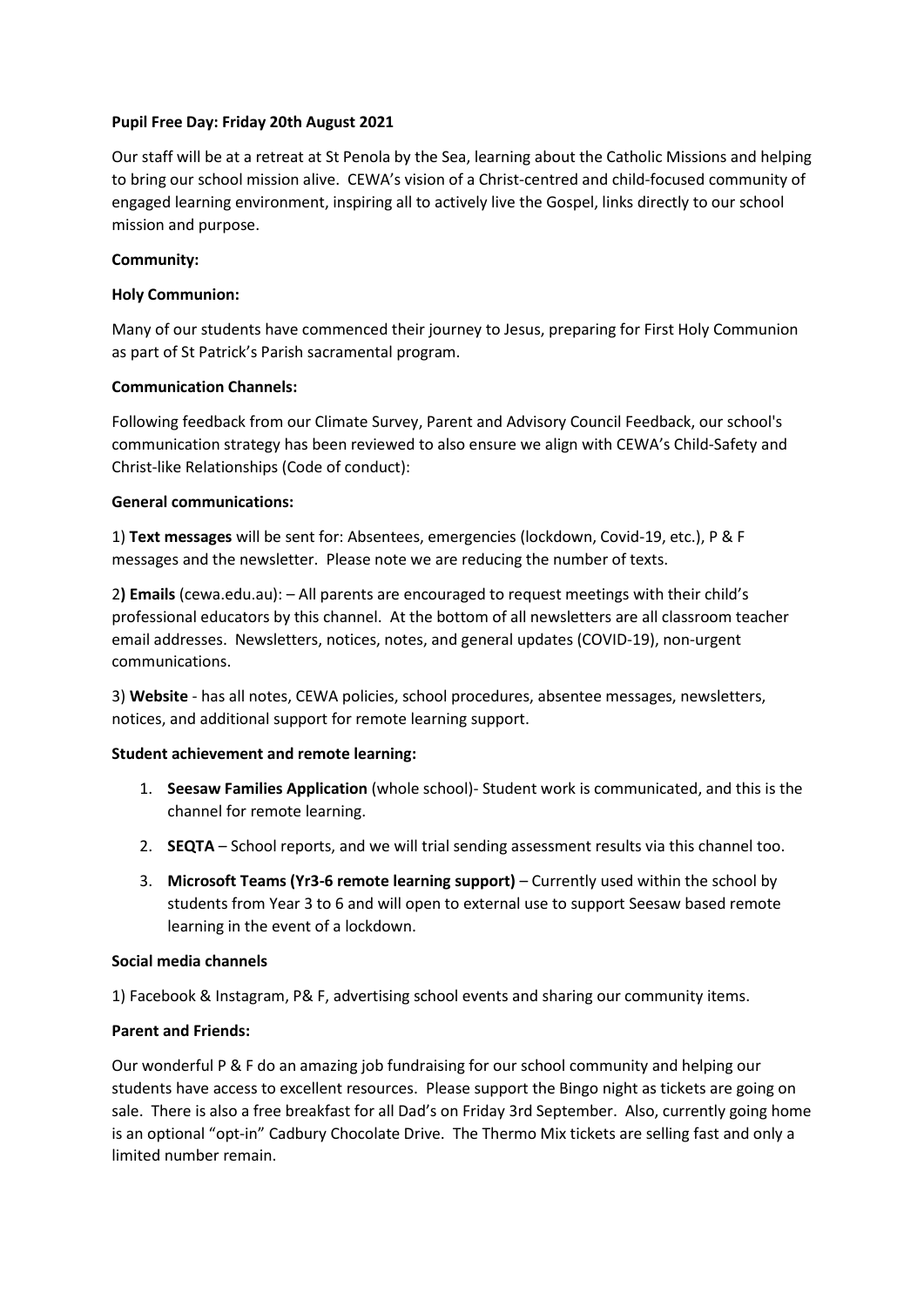#### **Hungry Joes:**

Thank you to Carmel Look and Millie Bartle, who came in to help run our canteen for our students. We warmly welcome any parents or grandparents willing to help out.

#### **Big Breakfast:**

Foodbank is available to help any families with hampers and is looking to provide a free breakfast for all our families on Thursday 16th September from 8:00 am onwards. They always welcome donations of non-perishables.

#### **EDUCATION:**

Our school has been focusing on improving our reading, and our professional educators do amazing work. As outlined previously, we have evidence-based reading programs in Kindy to Year 2 and a process of daily reviews from Year 2 upwards.

We have recently completed the whole school-specific testing with reading, and the results are able to be shared by your child's teacher. Our professional educators have a range of effective strategies to extend our strong readers and support students that are having additional challenges.

We also provide specific targeted support for student reading with both tier two and tier three-level support. Our tier two reading support programs are MiniLit (Yr1-3) and MacqLit (Yr 3-6), which are evidence-based, explicit and effective literacy intervention programs for teaching reading skills to children. Our tier three support is Toe By Toe, which is an intensive program designed for anyone who finds reading difficult. This includes weak readers who struggle to decode or those with dyslexic difficulties.

Have a wonderful weekend.

Kind Regards,

Michael O'Dwyer

Principal

Kindy - [robyn.trewren@cewa.edu.au](mailto:robyn.trewren@cewa.edu.au)

PP - [maxine.mulholland@cew.edu.au](mailto:maxine.mulholland@cew.edu.au)

Year 1 - [joshua.wells@cewa.edu.au](mailto:joshua.wells@cewa.edu.au)

- Year 2 [kate.vidulich@cewa.edu.au](mailto:kate.vidulich@cewa.edu.au)
- Year 3 [mary-ann.landwehr@cewa.edu.au](mailto:mary-ann.landwehr@cewa.edu.au) [deborah.glorie@cewa.edu.au](mailto:deborah.glorie@cewa.edu.au)
- Year 4 [tori.johnson@cewa.edu.au](mailto:tori.johnson@cewa.edu.au) [jan.young@cewa.edu.au](mailto:jan.young@cewa.edu.au)
- Year 5 [annie.bala@cewa.edu.au](mailto:annie.bala@cewa.edu.au)
- Year 6 [melissa.fuller@cewa.edu.au](mailto:melissa.fuller@cewa.edu.au) [vicki.hodgson@cewa.edu.au](mailto:vicki.hodgson@cewa.edu.au)

## Important Dates to Remember

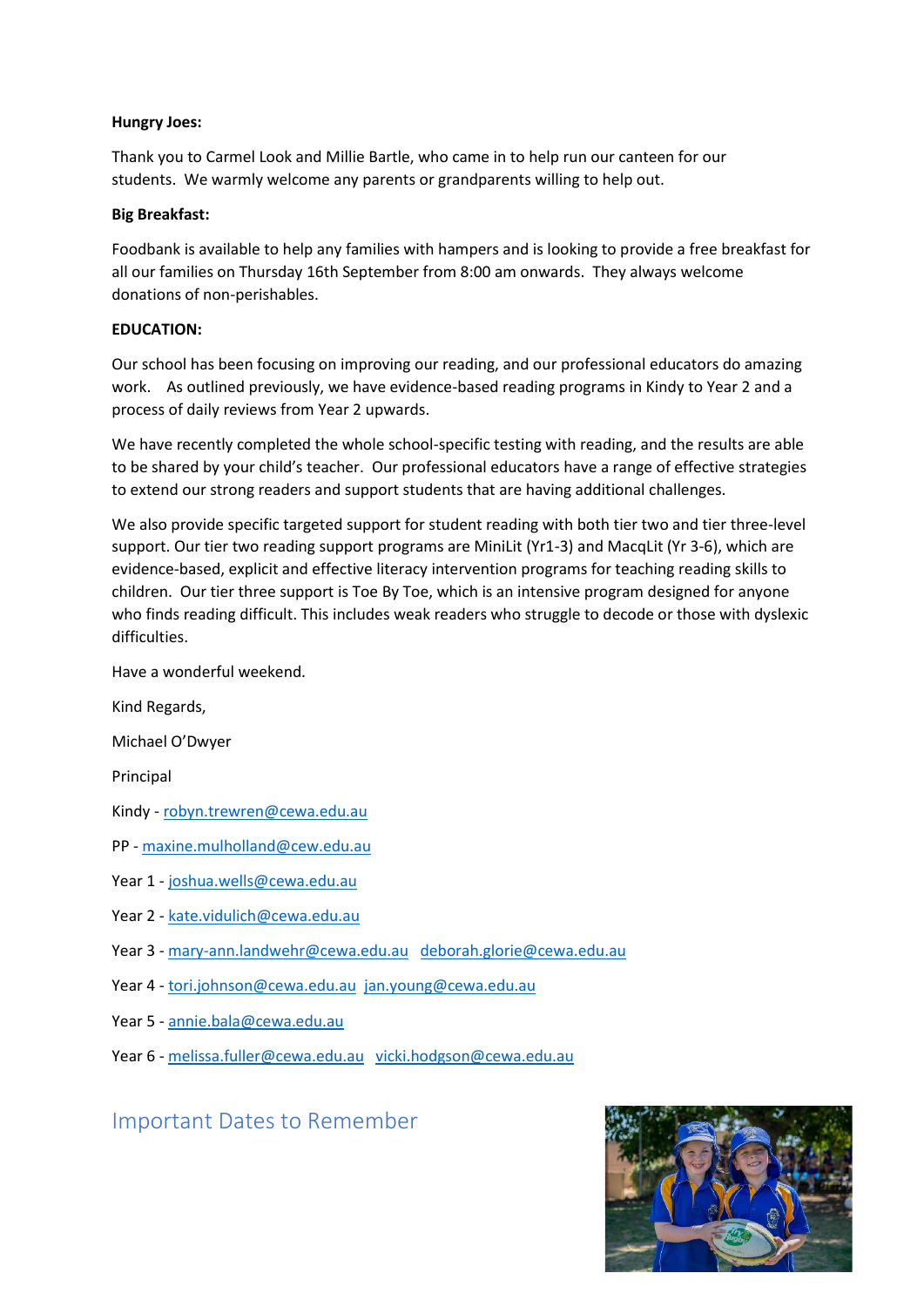- Friday, 20 August Pupil Free Day
- Monday, 23 August Years 3 6 Throws and Jumps @ 9 am
- Thursday, 26 August Canteen open for lunch only (Natasha Williams, Jen Bairstow, Natalie Woods)
- Friday, 27 August School Athletics Carnival @ 9 am
- Sunday, 29 August Sister O'Connor's Memorial Mass @ 8:30 am
- Monday, 30 August Birds of Prey Incursion @ 9 am
- Thursday, 2 September P & F's Father's Day Stall
- Thursday, 2 September Canteen open for lunch only (Rebecca Lorimer, Jayne DeRosa, Natalie Woods)
- Friday, 3 September Father's Day Breakfast and Blessing @ 7:30 am
- Sunday, 5 September Father's Day
- Thursday, 9 September Canteen open for lunch only (Larry Lucano, Scott Evans, ??)
- Thursday, 9 September School Board Meeting @ 5:30 pm
- Friday, 10 September Year 3 Class Assembly @ 8:40 am (With MJR Award)
- Friday, 10 September Reconciliation @ 11 am
- Saturday, 11 September P & F Bingo night @ 5:30 pm

## Did You Know............

• The school uniform shop now has stock in all sizes of track pants!!! We finally have size 8's and we would like to thank parents for their patience in this matter.



- We have many events listed in our community section so please make sure you view them so your children do not miss out!
- We only have 3 positions left in our 2022 Kindergarten class. If you have family or friends that are moving to Waroona or are yet to enrol their child, please get them to contact the school. Enrolment is a very important process when considering your child's future education. Mandurah Catholic College are actually full for Year 7 in 2022 and almost at capacity for 2023! Does you child fall into this year group? If so, we highly recommend you consider where your child might continue their education once they graduate St Joseph's School, Waroona.
- Do you follow the school social media pages[? Click here for the Facebook page](https://www.facebook.com/stjosephswaroona) [Click here for](https://www.instagram.com/stjosephswaroona/)  **[Instagram](https://www.instagram.com/stjosephswaroona/)**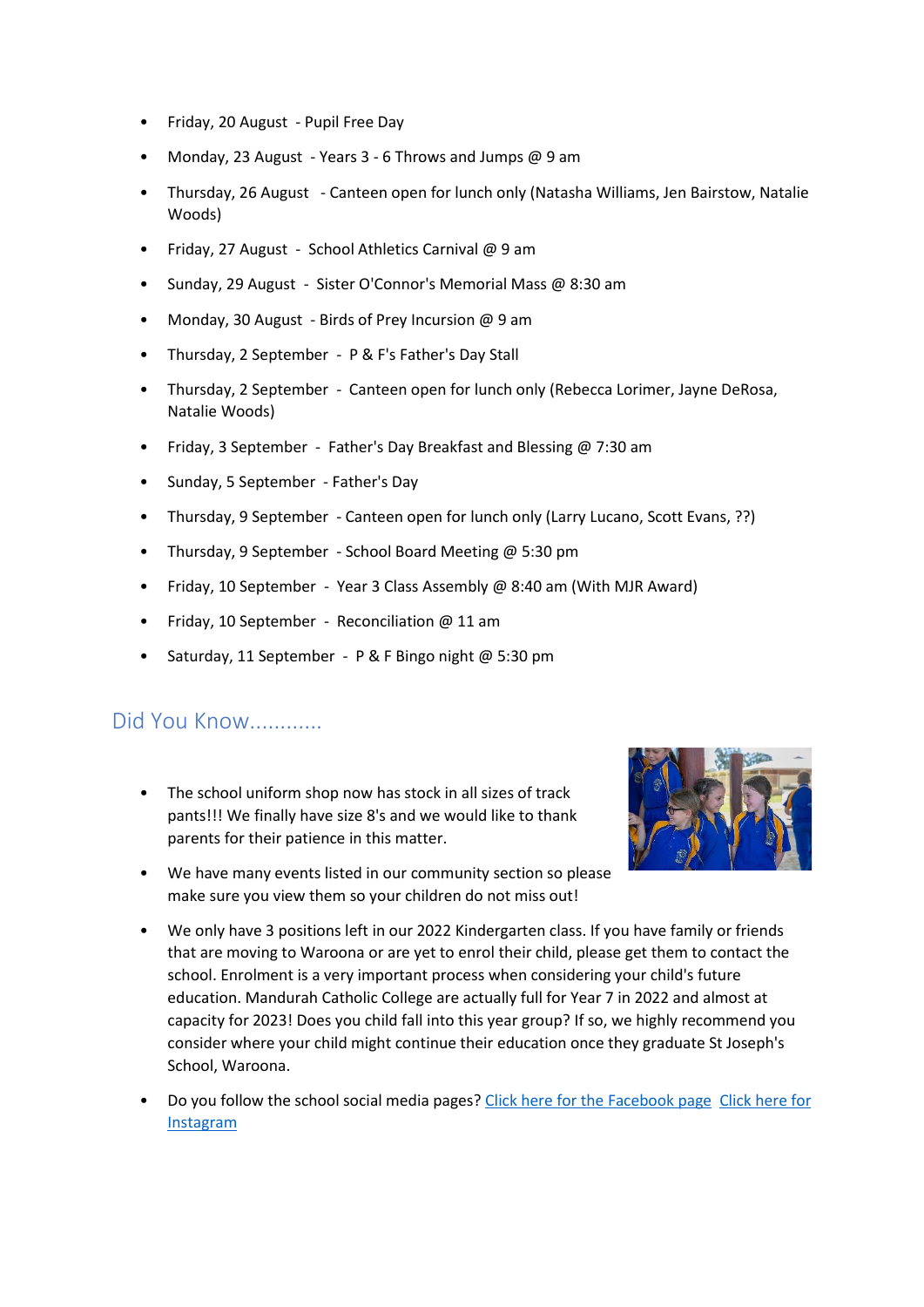## **Community Notice Board**



### St Joseph's School, Waroona P & F Thermomix Raffle



Only 200 tickets available! Drawn 11th September at the Bingo Night Win a Thermomix TM6 valued at \$2359

## Tickets \$25

Available from the school office-cash only!



Do you know how to help someone<br>experiencing mental health, relationship or<br>financial challenges? What can you say and<br>do? What support services could you<br>suggest they access?

Join us for an interactive **Friend in Need**<br>workshop and learn how to:

- Recognise when someone is struggling<br>• Have a conversation about sensitive
- Have a conversation about sensitive<br>
 Identify emotional and practical help<br>
that might be helpful<br>
Find and connect to professional<br>
supports
- 

Parents & Friends are invited<br>When Monday, 20th September 2021<br>12.30pm - 2.10pm

Where St Joseph's School Waroona<br>14 Millar Street, Waroona

To book call 9782 6500 or<br>drop into the school office by Wed 15/9.

Let's make a community that cares!



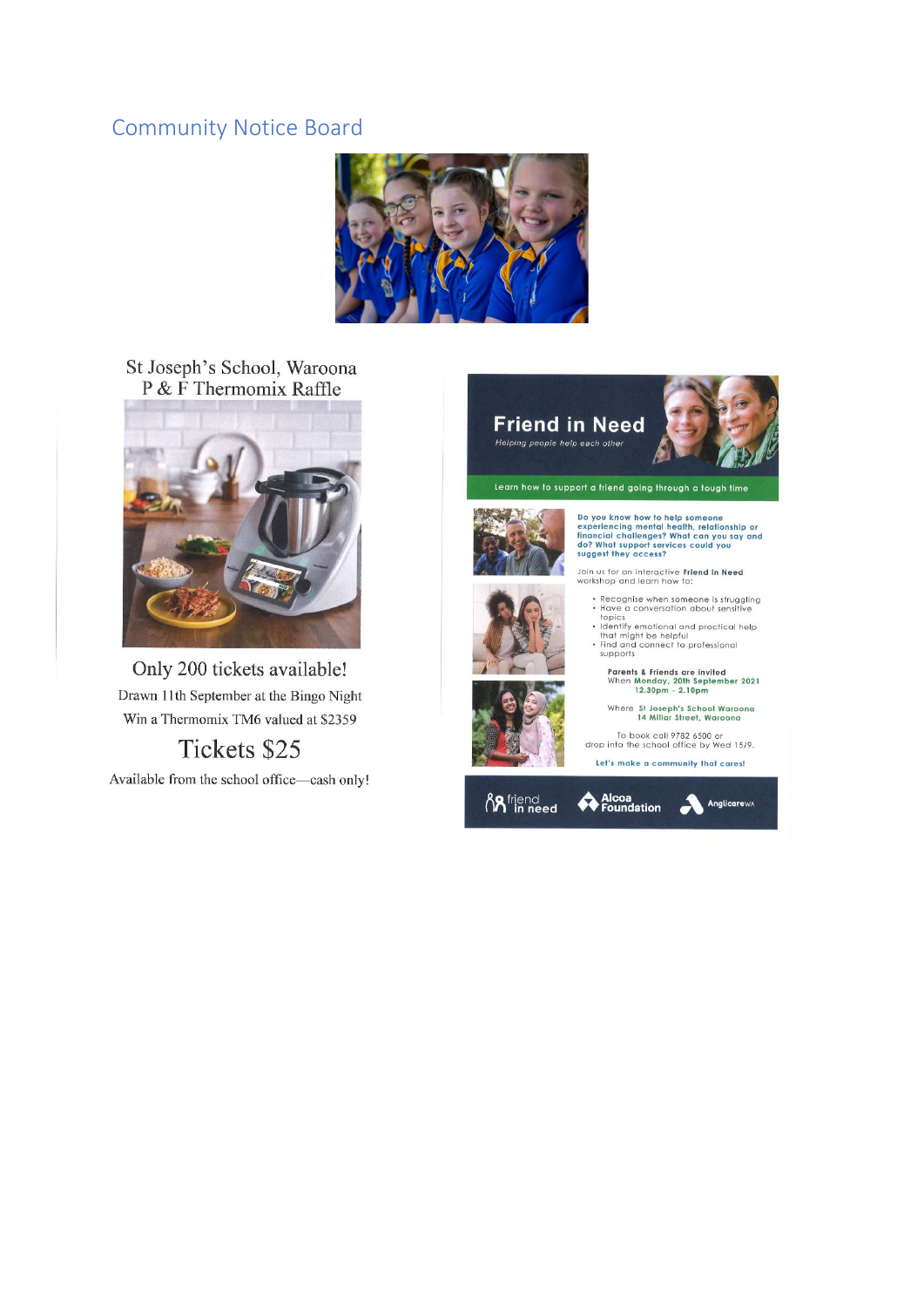



St Joseph's Waroona P&F

#### **Bingo Night**

Saturday, 11<sup>th</sup> of September **Waroona Recreation Centre** 

## \$10 Ticket

INCLUDES ONE BEEF AND GRAVY ROLL (MORE AVAILABLE TO BUY) + 2 GAMES EXTRA GAMES FOR \$2.00 EACH BUY MORE ROUNDS AT THE DOOR

> Opens at 5:30 eyes down at 6 pm Cash Bar + Eftpos Available 18+ event

> > Free Tea and Coffee **Bookings Required**

Lots of fantastic prizes to be won! Final Round Winner takes home a mystery cash prize! \$\$\$ MINI MONSTER RAFFLE

一般的情况

WHEELBARROW OF BOOZE RAFFLE

THERMOMIX RAFFLE DRAWN ON THE NIGHT

Tickets are available now from St Joseph's office during school hours - Please bring cash only!

St Joseph's Waroona P & F Fundraiser

Phone #

Forms to be returned to school on or before Friday 27th August 2021 Late orders cannot be accepted.

 $P$ hone # $\qquad$ Ordered by:

Name of Person Collecting:

| <b>Box Type</b> | <b>Each Box Includes</b>                                                                                     | Cost \$ | Quantity | Total S<br>Collected | Paid |
|-----------------|--------------------------------------------------------------------------------------------------------------|---------|----------|----------------------|------|
|                 | 16 x Twirl<br>8 x Cherry Ripe<br>16 x Twirl<br>8 x Moro<br>12 x Dairy Milk                                   | \$60.00 |          |                      |      |
|                 | 40 x Freddo<br>40 x Caramello Koala<br>20 x Strawberry Freddo<br>20 x Milky Top Freddo                       | \$60.00 |          |                      |      |
|                 | 30 x Chocolate Freddo<br>30 x Caramello Koala                                                                | \$60.00 |          |                      |      |
|                 | Fach hox contains a<br>mixture of: Snakes<br><b>Chews Fruity Mix</b><br>Party Mix 180g<br>Sours Squirms 180g | \$60.00 |          |                      |      |

Cash Only - Please provide correct money as no change can be given.

All orders will be ready for collection at St Joseph's Library on Friday 17<sup>th</sup> September @ 3pm